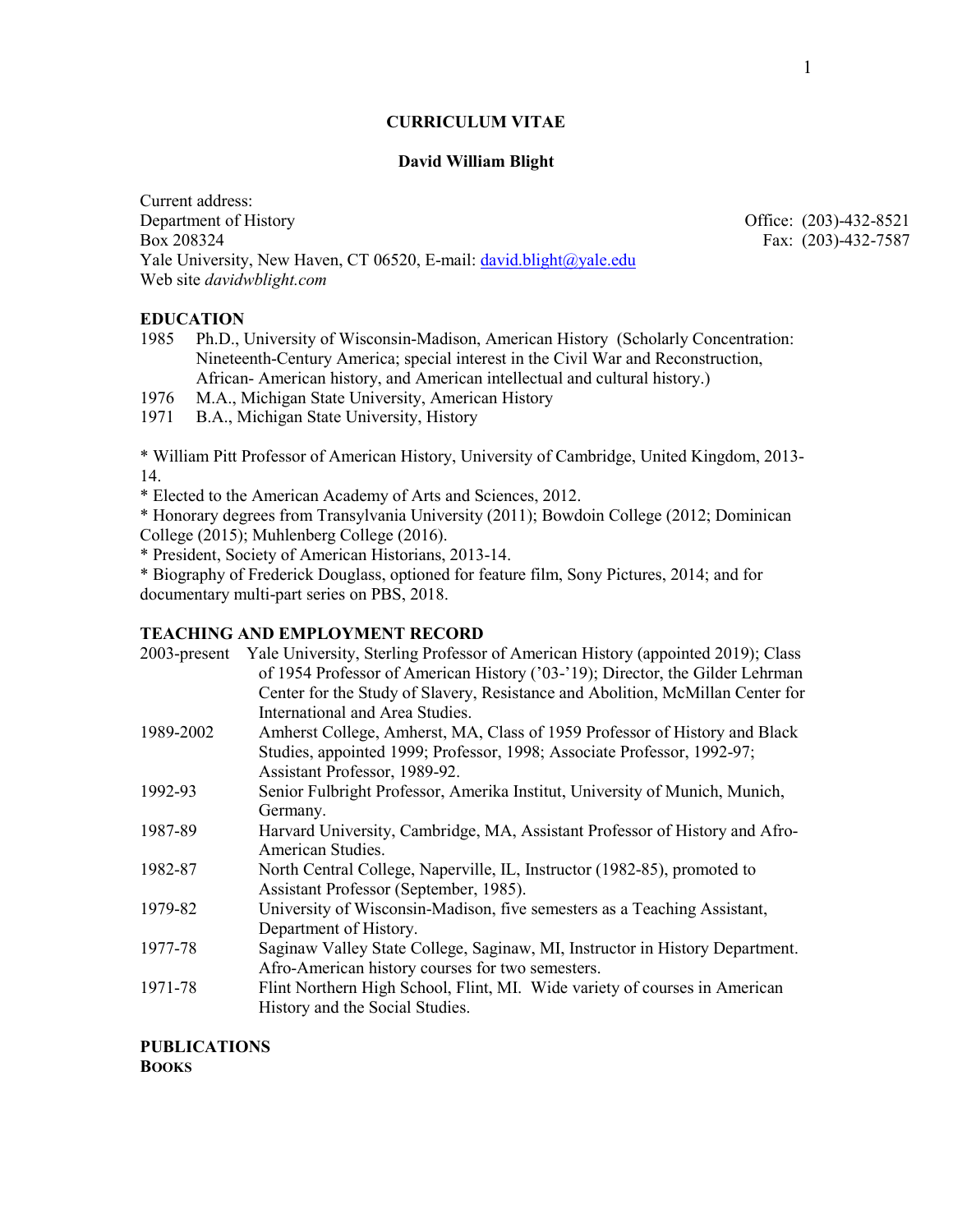*Frederick Douglass: Prophet of Freedom,* Simon and Schuster, 2018. Winner of eight book awards: Pulitizer Prize for History; Abraham Lincoln Prize, Bancroft Prize, Parkman Prize of the Society of American Historians; International Association of Biographers best biography of 2018; L.A. Times best biography prize; New England Booksellers best non-fiction book for 2018; William B. Stanton award from the New York Civil Forum; short listed for the Cudhill Prize. \*The book has been optioned by Higher Ground Productions and Netflix for a feature film, screenwriter, Kevin Willmott.

Editor and author of introduction, Robert Penn Warren, *Who Speaks for the Negro* (1965), new edition of classic oral history, Yale University Press, 2014.

Editor and author of introduction, Frederick Douglass, *My Bondage and My Freedom* (1855), a new scholarly edition, Yale University Press, 2014.

*American Oracle: The Civil War in the Civil Rights Era,* Belknap Press of Harvard University Press, 2011.

 - received the Anisfield-Wolf Prize for non-fiction about race and human diversity, 2012, given by the Cleveland Foundation.

*A Slave No More: Two Men Who Escaped to Freedom, Including Their Narratives of Emancipation*, Harcourt, 2007.

-received three book awards, including the Connecticut Book Award for Non-Fiction; The Christopher Award; and one of Twenty Books to Remember from 2007 from the New York Public Library.

*Race and Reunion: The Civil War in American Memory*, Belknap Press of Harvard University Press, 2001.

-received seven book awards: Bancroft Prize, Abraham Lincoln Prize, Frederick Douglass Prize, and four awards from the Organization of American Historians, including the Merle Curti prizes in intellectual history and social history, the James Rawley Prize for race relations, and the Ellis Hawley Prize for political history.

Co-editor with Robert Harms and Bernard Fraeman, *Slavery and the Slave Trade in the Indian Ocean*, Yale University Press, in progress, 2011.

Editor, *Passages to Freedom: The Underground Railroad in History and Memory*, Smithsonian Press Books, 2004. Author of two of the articles in the volume.

- *Beyond the Battlefield: Race, Memory and the American Civil War,* University of Massachusetts Press, 2002.
- Co-author with Mary Beth Norton, Janes Kamensky, Howard Chudacoff, Fred Logeval, Beth Bailey, and Carol Shariff, *A People and a Nation: A History of the United States*, Houghton Mifflin, now in 10th edition, 2008.

*Frederick Douglass's Civil War: Keeping Faith in Jubilee*, Louisiana State University Press, 1989. (Paperback edition published, July, 1991; fourth printing, 2004.)

Editor and author of introduction, "*When This Cruel War is Over": The Civil War Letters of Charles Harvey Brewster*, University of Massachusetts Press, 1992.

- Editor and author of introduction, *Narrative of the Life of Frederick Douglass, An American Slave*, Bedford Books of St. Martin's Press, 1993; sixth printing, 1997.)
- Co-Editor and author of introduction, with Robert Gooding-Williams, a new edition of W.E.B. Du Bois, *The Souls of Black Folk*, Bedford Books of St. Martin's Press, 1997. Combines the sensibilities of an historian and a philosopher in presenting this classic text.
- Co-Editor with Brooks D. Simpson, *Union and Emancipation: Essays on Politics and Race in the Civil War Era*, Kent State University Press, 1997.
- Editor and author of introduction, a reprint, 200th anniversary edition of Caleb Bingham, *The Columbian Orator* (1797), New York University Press, 1997. This is the book of oratory and antislavery readings Frederick Douglass discovered while he was a slave; it has not been in print since 1860.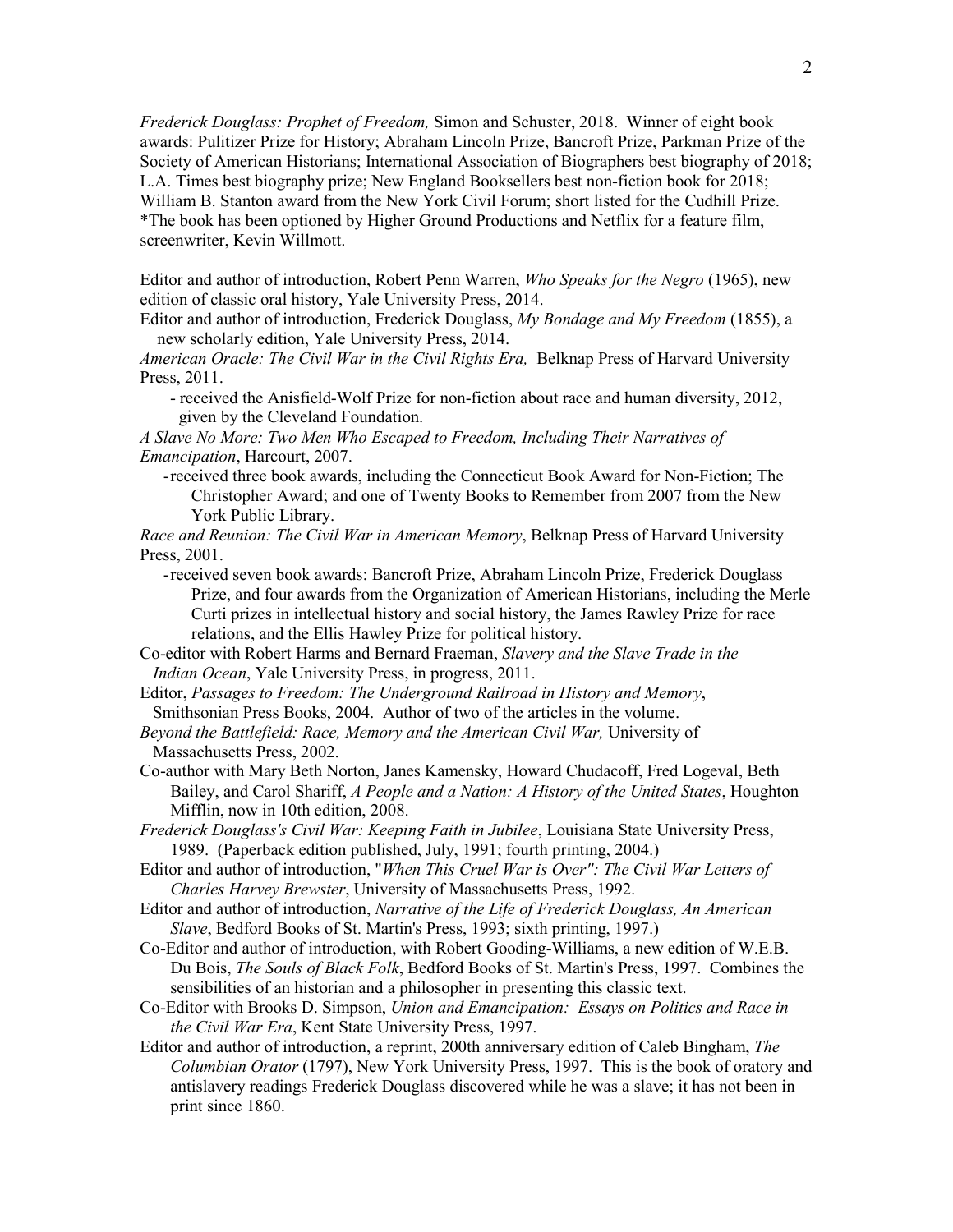### **Drama**

"Stepchild: Frederick Douglass Remembers Abraham Lincoln," co-author with Peter Almond, received one public reading, fall, 2009, Schomburg Library, New York, NY.

### **Selected Articles and Review Essays**

- Foreword for Karolyn Smardz Frost and Veta Smith Tucker, eds., *A Fluid Frontier: Slavery, Resistance, and the Underground Railroad in the Detroit River Borderlands*, Wayne State Univ. Press, 2016.
- "What Was Reconstruction?" *Atlantic*, September 15, 2015.
- "The Reconciler," essay of remembrance on Rev. Clementa Pinckney in the wake of the Charleston, SC mass murder of June, 2015, *Atlantic*, June 22, 2015.
- "But There Was No Peace": How the Civil War Ended," *Atlantic*, April 10, 2015.
- "Last Full Measure of Devotion," introduction for collection of documents on "Death and Sacrifice in the American Civil War," Library of America, fall, 2013.
- Review of Allen Guelzo, Gettysburg: The Last Invasion, New York Times, June 30, 2013.
- "Lincoln, Emancipation, and the Virtue of Necessity," *Democracy: A Journal of Ideas*, Jan. 2013. "Will it Rise? September 11 in American Memory," in Francesc Torres and Clifford Chanin. eds, *Memory Remains: 9/11 Artifacts at Hangar 17*," pub. by National Geographic for the 9/11 Memorial Museum, September, 2011.
- "In Memory's Mirror: The Civil War at 150," *The American Interest*, Aug-Sept., 2011, 28-39.
- "Epilogue: In Search of a Moral Geography of the Atlantic Slave Trade," in David Eltis and David Richardson, general editors, *The Historical Atlas of the Atlantic Slave Trade*, Yale University Press, 2010, in conjunction with Gilder Lehrman Center, Yale University. This is a lavish atlas with more than 200 maps and illustrations that I originally conceived with Yale Press editors and a team of scholars.
- "Foreword," in Molly Rogers, *Delia's Tears: Race, Science, and Photography in the Nineteenth Century*, Yale University Press, in press, 2010.
- "Loving and Hating the 'Real' Lincolns in the American South," in Richard Carwardine and Jay Sexton, eds., *The Global Lincoln*, Oxford University Press, 2011.
- "The Civil War Sesquicentennial: The Goal Should Be an Enlightening Commemoration," *Chronicle of Higher Education,*" June 5, 2009.
- "The Theft of Lincoln in History, Memory, and Politics," in Eric Foner, ed., *Our Lincoln*, W. W. Norton, 2008.
- "William Lloyd Garrison at Two Hundred: His Radicalism and His Legacy in Our Own Time," in James Brewer Stewart, ed., *William Lloyd Garrison at Two Hundred*, Yale University Press, 2008.
- "Frederick Douglass," 10,000- word essay on Douglass for Paul Finkelman, ed., *Encyclopedia of African American History, 1619-1895: From the Colonial Period to the Age of Frederick Douglass*, Oxford University Press, 2006.

"Constitutionalism and the Limits of Character: A Review Essay on Daniel Farber's *Lincoln's Constitution*," *Yale Journal of Law and the Humanities*, no 2, vol. 17, summer, 2005.

"Appomattox in American Memory," essay for new guidebook, Appomattox National Historic Park, National Park Service, fall, 2001.

- "Up From Melodrama and Wish-Fulfillment: Slavery and Film," Common-Place, June, 2001, an on-line history journal, www.common-place.org.
- "The Shaw Memorial in the Landscape of Civil War Memory," in Donald Yacavone, Martin Blatt, and Thomas Brown, eds., *Hope and Glory: Essays on the Fifty-fourth Massachusetts and the Shaw Memorial*, University of Massachusetts Press, 2001.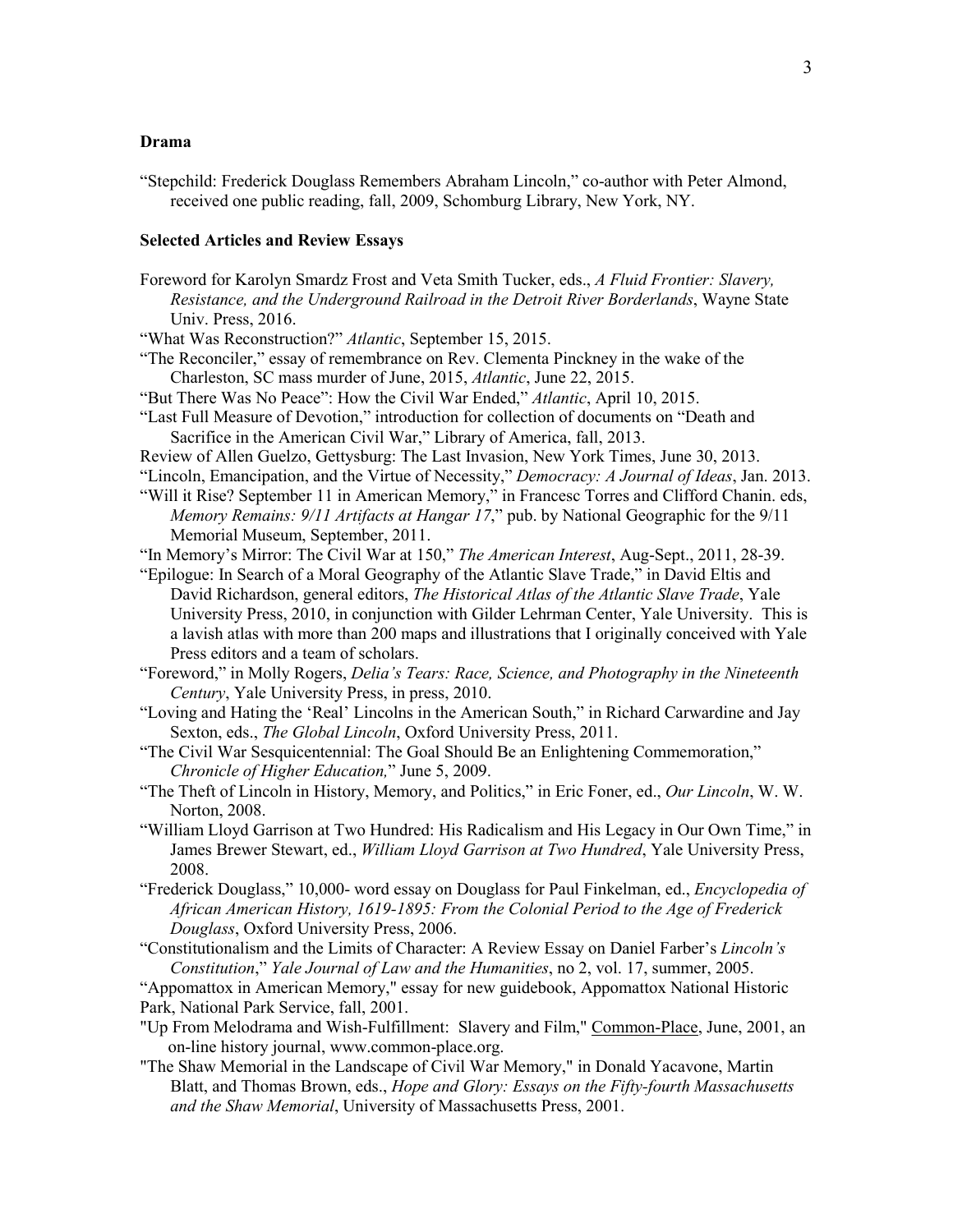- "Southerners Don't Lie: They Just Remember Big," in Fitzhugh Brundage, ed., *Where These Memories Grow: History, Memory, and Southern Identity*, University of North Carolina Press, 2000.
- "John Brown: Triumphant Failure," review of film, "John Brown's Holy War," The American Prospect, March 13, 2000.
- "Fifty Years of Freedom: The Memory of Emancipation at the Civil War Semicentennial, 1910- 1915," *Slavery and Abolition*, August 2000.
- "Homer With a Camera, Our *Iliad* Without the Aftermath: Ken Burns's Dialogue with Historians," review essay on Robert B. Toplin, *Ken Burns's "The Civil War": Historians Respond,* (Oxford University Press, 1996), Reviews in American History, June, 1997.
- "Quarrel Forgotten or a Revolution Remembered: Reunion, Race, and the Memory of the Civil War, 1875-1913," in Blight and Simpson, eds., *Union and Emancipation: Essays on Politics and Race in the Civil War Era*, Kent State University Press, 1997.
- Participant, as editorial board member and author of a reader's report, in roundtable on Joel Williamson's "Wounds Not Scars: Lynching, National Conscience, and the American Historian," Journal of American History, March, 1997.
- "Analyze the Sounds: Frederick Douglass's Invitation to Modern Historians of Slavery," in Stephan Palmié, ed., *Slave Cultures and Cultures of Slavery*, University of Tennessee Press, 1996.
- "They Knew What Time It Was: African-Americans and the Coming of the Civil War," in Gabor S. Boritt, ed., *Why The Civil War Came*, Oxford University Press, 1996.
- "The Age of Emancipation," chapter on Civil War and Reconstruction Era, 1861-1895, in James and Lois Horton, eds., *A History of the African American People*, Salamander Press, London, 1995, paperback edition, 1997.
- "The Meaning or the Fight: Frederick Douglass and the Memory of the Fifty-Fourth Massachusetts," Massachusetts Review, Spring, 1995.
- Essays on Frederick Douglass and David Walker for *The Companion to American Thought*, James Kloppenberg, ed., Basil Blackwell, 1995.
- Essays, "The Civil War" and "Emancipation" for *Encyclopedia of African-American History and Culture*, Jack Salzman and Cornel West, eds., Macmillan & Co., 1995.
- Biographical essay on Paul Herman Buck, American historian and former Provost and Dean, Harvard University, *American National Biography*, John Garraty, ed., 1995.
- "W.E.B. Du Bois and the Struggle for American Historical Memory," *History and Memory in Afro-American Culture*, Genevieve Fabre and Robert O'Meally, eds., Oxford University Press, 1994.
- "Lewis's Du Bois: The Race Man as All Too Human Genius," Massachusetts Review, special issue on W.E.B. Du Bois, Summer, 1994.
- "Nathan I. Huggins, the Art of History, and the Irony of the American Dream," Reviews in American History, Spring, 1994. Reprinted in anthology, Stanley I. Kutler, ed., *American Retrospectives: Historians on Historians*, Johns Hopkins University Press, 1996.
- "The Private Worlds of Frederick Douglass," review essay on William S. McFeely, *Frederick Douglass*, (Norton, 1991), Transition, Winter, 1994.
- "Integrazionismo e Nazionalismo: Due Tradizioni Afroamericane incrociate da Douglass a Malcolm X," in Alessandro Portelli, ed., *Dialogo Su Malcolm X*, Libri Manif, Rome, 1994. Translation of paper delivered as a comparison of Frederick Douglass and Malcolm X as autobiographers, University of Rome, April 28, 1993.
- "What Will Peace Among the Whites Bring? Race and Reunion in the Struggle Over the Memory of the Civil War, 1870-1913," Massachusetts Review, Fall, 1993.
- "No Desperate Hero: Manhood and Freedom in the Civil War Experience of Charles Harvey Brewster," *Divided Houses: Gender and the American Civil War*, Catherine Clinton and Nina Silber, eds., Oxford University Press, 1992.